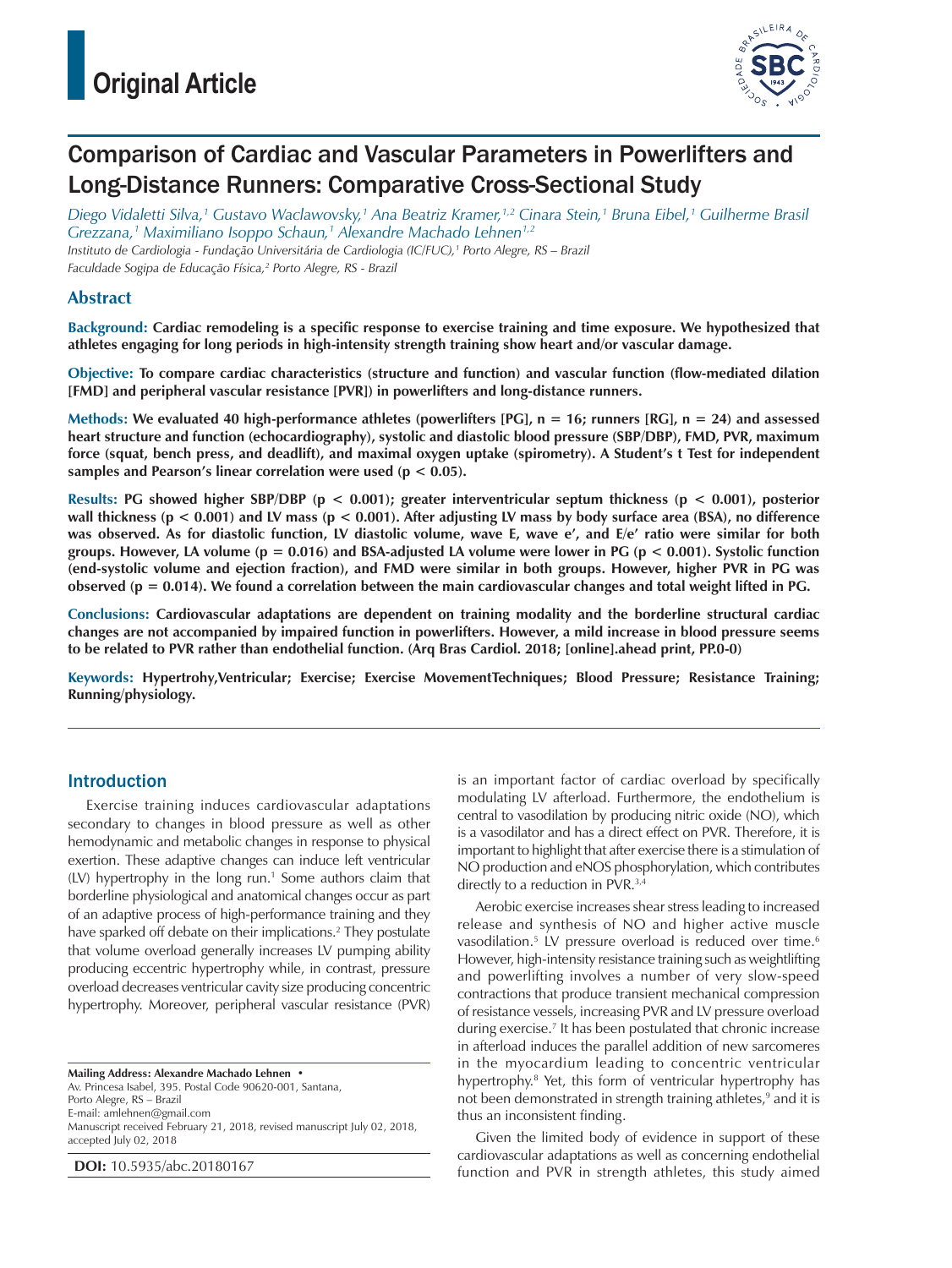to compare structural and functional cardiac changes in powerlifters and long-distance runners. Secondarily, we compared endothelium-dependent vasodilation and PVR in these athletes. Our hypothesis is that athletes engaging in high-intensity strength training for long periods of time show changes in cardiac structure associated with reduced cardiac function when compared to long-distance runners. Furthermore, long-time exposure to high-intensity strength training could lead to a reduction of endothelial function caused by pressure overload.

## Methods

#### Study participant selection and groups

The study convenience sample comprised 40 male individuals aged 18–40 years. We selected athletes of powerlifting (powerlifters group [PG],  $n = 16$ ) and long-distance (over 10 km) running events (runners group [RG],  $n = 24$ ). Eligible athletes were those competing for at least 3 years. Individuals with any medical condition in the preceding 6 months; those not competing in the preceding 6 months; those on use of illicit (doping) substances in the last 12 months; or those who refused to sign an informed consent were excluded.

The study sample was recruited using an open invitation at training sites (gyms, health clubs and sports centers) and selected after applying the inclusion criteria. Participants were assessed as follows: on the first visit they underwent blood pressure assessment, echocardiographic assessment, brachial artery flow-mediated dilation, peripheral vascular resistance assessments. In addition, they were administered a comprehensive questionnaire with questions about training including time of training experience; performance timeline; any awards/prizes; current training routine (volume, intensity, and duration of weekly training sessions, frequency of competitive participation, rest times, etc.) among others. On the next day, they underwent a maximum load test; and on the last visit (48 hours later), they underwent a maximum oxygen uptake test. All assessments were carried out within the same period of time (8 a.m. to 11 a.m.).

#### Blood pressure assessment

Blood pressure measurements were taken using a semi-automatic blood pressure monitor (OMROM 705CP), with the participant in a seated position with both feet on the floor, after a 10-minute rest; the cuff was placed and adjusted to the arm circumference. In a completely quiet room, blood pressure measurements were taken in duplicate on both arms, and the higher value of these readings was used in the study.

## Echocardiographic examination

Transthoracic echocardiographic examinations were performed by an echocardiography specialist (G.B.G.). An ultrasound device (EnVisor CHD, Philips, Bothell, WA, USA) equipped with a sector transducer probe (2–4 MHz) was used to obtain longitudinal, cross-sectional, two-dimensional 2- and 4-chamber, and M module images. Continuous-wave, pulsed-wave, and color Doppler techniques were used to examine ventricular tissues and walls. All images were stored and sent to a second echocardiography specialist (D.P.K.) for blind evaluation of images. Body surface area (BSA) was calculated using Du Bois method.10

## Brachial artery flow-mediated dilation and peripheral vascular resistance

We used a high-resolution two-dimensional Doppler ultrasound device (EnVisor CHD, Philips, Bothell, WA, USA) equipped with a high-frequency (7-12 MHz) linear vascular transducer probe and electrocardiographic imaging and monitoring software. Flow-mediated dilation (FMD) measurements were taken with the participants in the supine position, and a properly fitting pressure cuff was placed on the arm 5 cm above the cubital fossa.<sup>11</sup> Baseline brachial artery longitudinal diameters were assessed. Following that, the occlusion cuff was inflated to 50 mmHg above the systolic blood pressure (SBP) for 5 minutes and then deflated. Brachial artery diameters were measured for 60 seconds after deflation of the cuff. All analyses were performed offline and brachial artery measurements were made at the end of diastole (at R-wave peak on the electrocardiogram). FMD responses were expressed as percentage change from the baseline brachial artery diameter.

PVR was calculated from mean blood pressure (MBP) and baseline blood flow obtained in the FMD test (PVR = MBP/ baseline blood flow in mmHg/cm.s-1).

## Maximum load test

Maximum strength was assessed in the one-repetition maximum test (1-RM) for the squat, bench press and deadlift exercises, which are specifically performed at competitions, and through the total sum of these three exercises (total load). Distance runners attended a familiarization session within 48 hours of the test when the order of strength exercises and proper performance were introduced. For the 1-RM, the participants performed the maximum number of repetitions with the proposed load, up to a maximum of 10 repetitions. Exercise loads were increased according to Lombardi (1989) up to a point where participants were able to perform only one repetition with a maximum of 3 attempts to achieve the maximum load.

## Maximum oxygen uptake

Maximum oxygen uptake (VO<sub>2</sub>peak or VO<sub>2</sub>max) was assessed through cardiopulmonary exercise test on a treadmill with respiratory gases collected (VO2000 model, Inbramed, Porto Alegre, Brazil). Powerlifters attended a familiarization session within 48 hours of the test where test procedures were introduced (Bruce protocol and mask placement for gas collection). The highest value, either VO<sub>2</sub> peak or VO<sub>2</sub> max was recorded at the end of the test as VO<sub>2</sub> max.

## Statistical analyses

We performed the Shapiro-Wilk test to test normality of the data and homogeneity of variance was tested using Levene's test. All results are described as mean  $\pm$  SD and confidence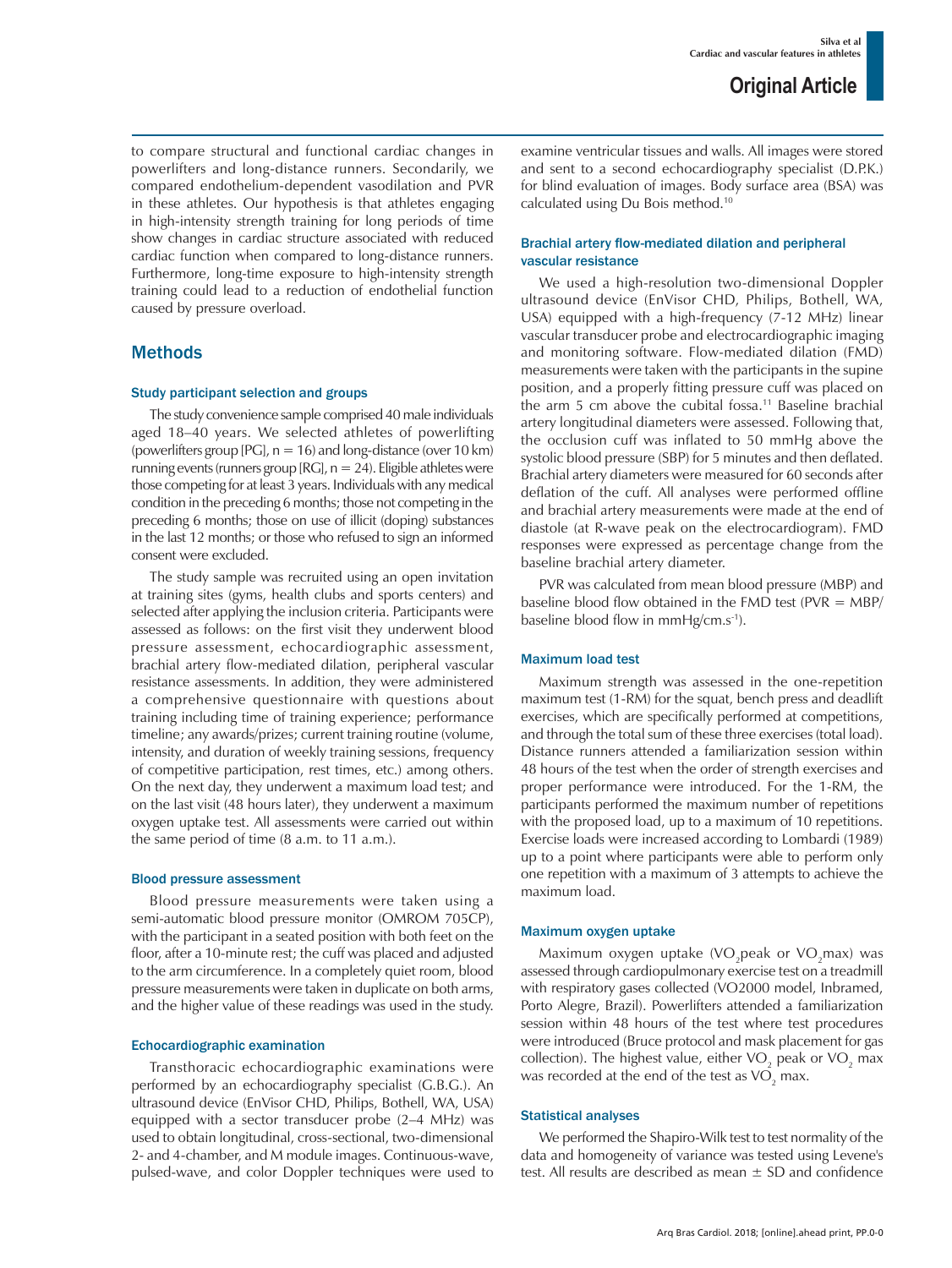interval. We conducted Student's t Test for independent samples to assess differences between groups and calculated Pearson's linear correlation coefficients ( $\alpha$  = 0.05 for all tests). All statistical analyses were performed using SPSS Statistics (version 21 for Windows).

## **Results**

The participants had similar age and height (Table 1). However, all anthropometric measurements for PG were greater compared to distance RG. In turn, Table 2 shows loads for the squat, bench press, and deadlift exercises and total load (total sum of these three exercises). For all types of exercises, weight loads were higher in PG than RG as expected. The total load was greater by  $\sim$ 133% in PG than RG. The differences remained unchanged when loads were adjusted for body mass.

Table 3 shows hemodynamic and cardiopulmonary parameters. Powerlifters had higher resting SBP  $(-10\%)$  and resting DBP  $(-12\%)$ ; the absolute differences between the two groups were 13.6 mmHg and 10.1 mmHg, respectively. Resting heart rate was higher in PG compared to RG  $(-19\%$ ,  $\Delta$ 15.7 bpm). VO<sub>2</sub>max was much higher in RG than PG (~65%): the highest VO<sub>2</sub> max value among powerlifters was lower than the lowest VO $_{\textrm{\tiny{2}}}$  max value among runners.

Table 4 shows the echocardiographic results. As for cardiovascular adaptations, aorta diameter, left atrium (LA) diameter, right ventricle diameter, LV systolic diameter, and LV diastolic diameter were similar in both groups. However, PG showed greater interventricular septum thickness (Δ2.4 mm) and posterior wall thickness (Δ1.2 mm). They also showed greater LV mass (Δ46.5 g), but this difference disappeared after adjusting for BSA. As for diastolic function, LV diastolic volume, transmitral E wave, e' wave, and E/e' ratio were similar in both groups. However, LA volume  $(-22\%)$ , and LA volume adjusted for BSA  $(-40%)$  were found in PG, when

| Table 1 - General characteristics of the study participants |  |
|-------------------------------------------------------------|--|
|-------------------------------------------------------------|--|

compared to RG, but they were all within normal ranges. Although PG showed some degree of anatomical remodeling and different diastolic function parameters compared to RG, systolic function reflected in LV systolic volume, ejection fraction, and ejection fraction calculated by Simpson's rule were similar in both groups. Of the 40 participants, 9 (22.5%) had physiological ventricular hypertrophy in response to exercise; 10 (all powerlifters) had interventricular septum thickness greater than 11 mm. Of the 27 participants with LV mass greater than 225 g and LV mass adjusted by BSA greater than 115g/m2 , 13 (82%) were PG and 14 (63%) RG.

Figure 1 shows FMD (%) and PVR measurements. Interestingly, FMD values were similar in both groups ([PG] 14.7  $\pm$  2.3 vs. [RG] 15.9  $\pm$  2.5%). However, PG had higher PVR values compared to RG ([PG]  $12.6 \pm 5.3$  vs. [RG] 8.2  $\pm$  3.8 mmHg/cm.s<sup>-1</sup>,  $\Delta$ 35%).

The correlations between training parameters and echocardiographic and cardiopulmonary variables in PG are displayed in Table 5. There was a direct correlation between interventricular septum thickness and weight load in the deadlift, squat, and total load. Interestingly, no correlation was found with time of exposure, i.e., duration in years of strength training among powerlifters. SBP levels were directly correlated with training intensity; and DBP showed a stronger correlation with duration of strength training. For runners, interventricular septum thickness and resting heart rate were inversely correlated with VO<sub>2</sub>max and duration of strength training (Table 6).

Finally, FMD measurements were directly proportional to training intensity (% 1-RM) in PG and weight load for the squat (Table 7). For RG, no correlation of FMD values was found with cardiopulmonary variables and resting heart rate. Furthermore, FMD values were correlated with duration of powerlifting training (years) and daily duration of training session. However, this same correlation was not seen among runners.<sup>12</sup>

|                                      | $PG (n = 16)$<br>Mean $\pm$ SD (95% CI)                                                                 | $RG (n = 24)$<br>Mean $\pm$ SD (95% CI)            | p-value |
|--------------------------------------|---------------------------------------------------------------------------------------------------------|----------------------------------------------------|---------|
| Age (years)                          | $29.9 \pm 4.4$ (27.5-32.2)<br>Min 20 and Max 36                                                         | $28.7 \pm 5.7$ (26.3–31.1)<br>Min 18 and Max 40    | 0.490   |
| Body mass (kg)                       | $99.2 \pm 21.5 (87.6 - 110.7)$<br>$71.7 \pm 9.2$ (67.7–75.6)<br>Min 75 and Max 135<br>Min 58 and Max 84 |                                                    | < 0.001 |
| Height (cm)                          | $176 \pm 0.8$ (172–181)<br>$175 \pm 0.8$ (172–179)<br>Min 164 and Max 195<br>Min 161 and Max 193        |                                                    | 0.736   |
| Chest circumference (cm)             | $113.2 \pm 13.4$ (106-120.4)<br>Min 94.5 and Max 144                                                    | $86.9 \pm 8.6$ (83.2-90.5)<br>Min 61 and Max 100   | < 0.001 |
| Waist circumference (cm)             | $95.1 \pm 12.9$ (88.2-102)<br>Min 78 and Max 117                                                        | $78.6 \pm 5.7$ (76.2–81.1)<br>Min 69 and Max 92    | < 0.001 |
| Duration of training (years)         | $5.12 \pm 2.0$ (4.0–6.2)<br>Min 3 and Max 10                                                            | $7.8 \pm 2.6$ (6.7–8.9)<br>Min 3 and Max 10        | 0.001   |
| Weekly duration of training (days)   | $3.9 \pm 1.0$ (3.3–4.4)<br>Min 3 and Max 5                                                              | $5.4 \pm 1.0$ (4.9–5.8)<br>Min 3 and Max 7         | < 0.001 |
| Daily duration of training (min/day) | $69.3 \pm 14.4$ (61.7–77.0)<br>Min 60 and Max 90                                                        | $98.7 \pm 28.6$ (86.6-110.8)<br>Min 60 and Max 120 | 0.001   |

PG: powerlifters group; RG: long-distance runners group. Weekly number of training sessions and session average time correspond to the average duration for the *last 3 months. Differences between means were assessed using Student's t Test for independent samples.*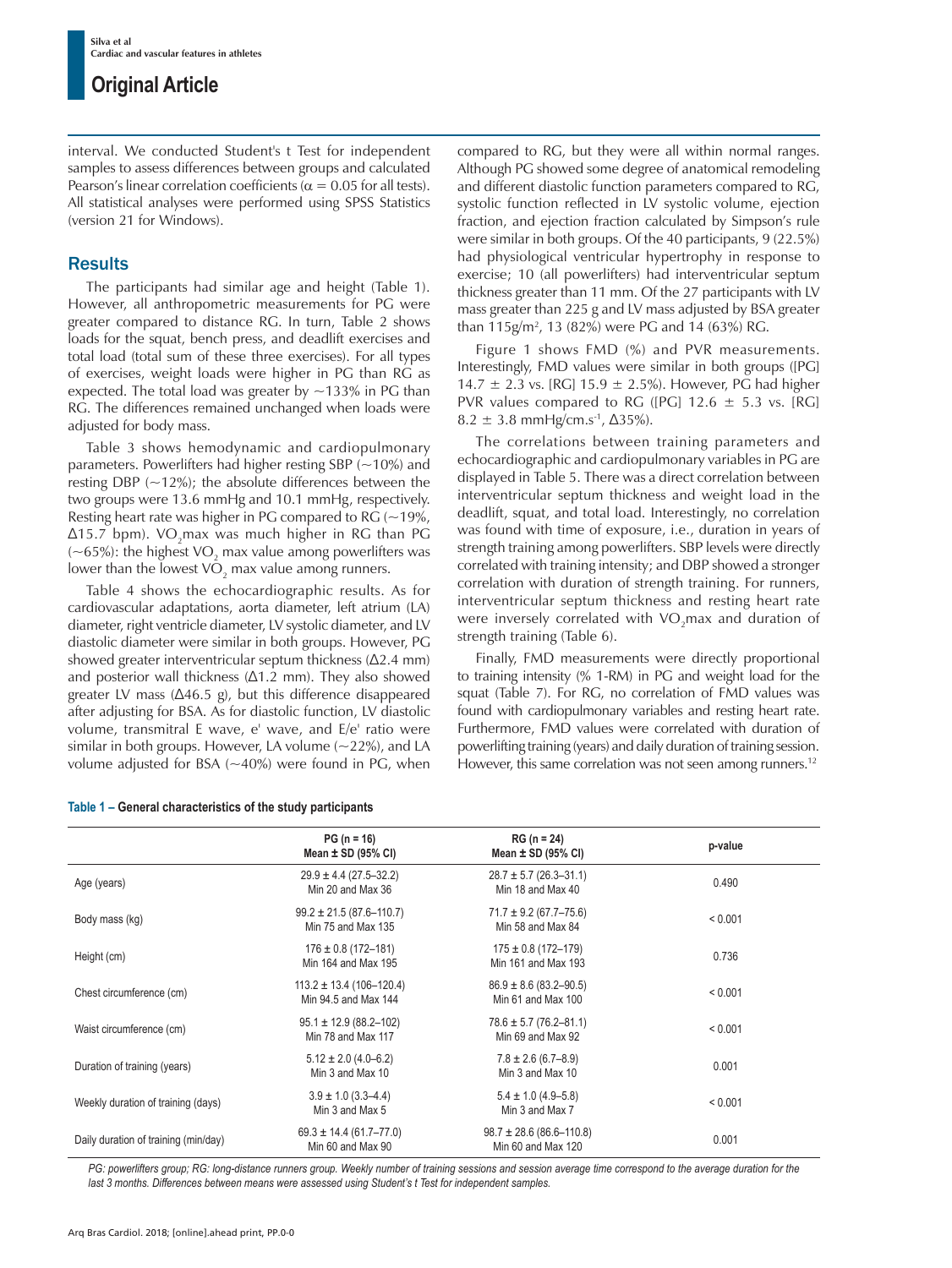|                                                                             | $PG (n = 16)$<br>Mean $\pm$ SD (95% CI)                  | $RG (n = 24)$<br>Mean $\pm$ SD (95% CI)                 | p-value |
|-----------------------------------------------------------------------------|----------------------------------------------------------|---------------------------------------------------------|---------|
| Squat (kg)                                                                  | $212.2 \pm 46.4 (187.4 - 236.9)$<br>Min 140 and Max 302  | $98.9 \pm 27.1$ (87.4-110.6)<br>Min 56 and Max 160      | < 0.001 |
| $2.16 \pm 0.27$ (2.01-2.30)<br>Squat/body mass<br>Min 1.6 and Max 2.6       |                                                          | $1.37 \pm 0.30$ (1.24-1.50)<br>Min 1.0 and Max 2.3      | < 0.001 |
| $145.5 \pm 32.9$ (127.9–163.1)<br>Bench press (kg)<br>Min 110 and Max 220   |                                                          | $59.0 \pm 16.5 (52.0 - 66.0)$<br>Min 40 and Max 94      | < 0.001 |
| $1.49 \pm 0.26$ (1.35–1.62)<br>Bench press/body mass<br>Min 1.1 and Max 2.1 |                                                          | $0.81 \pm 0.17$ (0.74-0.89)<br>Min 0.6 and Max 1.2      | < 0.001 |
| $239.0 \pm 66.5 (203.6 - 274.5)$<br>Deadlift (kg)<br>Min 150 and Max 370    |                                                          | $102.4 \pm 27.8$ (90.6-114.2)<br>Min 53 and Max 140     | < 0.001 |
| $2.43 \pm 0.49$ (2.16-2.69)<br>Deadlift/body mass<br>Min 1.5 and Max 3.1    |                                                          | $1.45 \pm 0.41$ (1.28-1.63)<br>Min $0.6$ and Max $2.0$  | < 0.001 |
| Total load (kg)                                                             | $596.8 \pm 137.4 (532.6 - 670.1)$<br>Min 413 and Max 890 | $260.4 \pm 43.8 (241.9 - 278.9)$<br>Min 191 and Max 341 | < 0.001 |
| Total load/body mass                                                        | $6.07 \pm 0.89$ (5.59–6.55)<br>Min 4.4 and Max 7.4       | $3.64 \pm 0.48$ (3.44-3.85)<br>Min 2.6 and Max 4.6      | < 0.001 |

#### **Table 2 – Maximum load test results in absolute values and adjusted for body mass**

*PG: powerlifters group; RG: long-distance runners group. Differences between means were assessed by Student's t Test for independent samples.*

#### **Table 3 – Hemodynamic and cardiopulmonary parameters**

|                                                                                                                                                             | $PG (n = 16)$<br>Mean $\pm$ SD (95% CI)                                                                                         | $RG (n = 24)$<br>Mean $\pm$ SD (95% CI)               | p-value |
|-------------------------------------------------------------------------------------------------------------------------------------------------------------|---------------------------------------------------------------------------------------------------------------------------------|-------------------------------------------------------|---------|
| Resting SBP (mmHg)                                                                                                                                          | $130.0 \pm 8.2$ (124.5-134.0)<br>Min 120 and Max 140                                                                            | $116.4 \pm 8.6$ (112.8–120.1)<br>Min 110 and Max 140  | < 0.001 |
| Resting DBP (mmHg)                                                                                                                                          | $82.1 \pm 6.9$ (78.1–68.1)<br>Min 70 and Max 95                                                                                 | $72.0 \pm 6.5 (69.3 - 74.8)$<br>Min 60 and Max 80     | < 0.001 |
| Resting heart rate (bpm)                                                                                                                                    | $80.4 \pm 7.5(76.0 - 84.8)$<br>$64.7 \pm 10.3$ (60.3–69.1)<br>Min 69 and Max 94<br>Min 45 and Max 90                            |                                                       | < 0.001 |
| Maximum heart rate (bpm)                                                                                                                                    | $180.2 \pm 13.7^{\ddagger}$ (173.2–188.2)<br>$184.3 \pm 14.7 \pm (178.1 - 190.5)$<br>Min 167 and Max 224<br>Min 158 and Max 209 |                                                       | 0.403   |
| $33.9 \pm 7.5 (29.6 - 38.9)$<br>$VO2$ max (mL.kg <sup>-1</sup> .min <sup>-1</sup> )<br>Min 24 and Max 43                                                    |                                                                                                                                 | $56.0 \pm 7.3$ (52.7–62.1)<br>Min 45 and Max 74       | < 0.001 |
| $36.6 \pm 9.3$ (31.2–42.0)<br>$58.0 \pm 7.5(55.2 - 61.6)$<br>$VCO2$ max (mL.kg <sup>-1</sup> .min <sup>-1</sup> )<br>Min 24 and Max 57<br>Min 45 and Max 87 |                                                                                                                                 |                                                       | 0.028   |
| $103.5 \pm 17.6 (93.3 - 113.7)$<br>Pulmonary ventilation (L.min <sup>-1</sup> )<br>Min 76 and Max 136                                                       |                                                                                                                                 | $112.4 \pm 14.9(106.1 - 118.7)$<br>Min 85 and Max 157 | 0.106   |

SBP: systolic blood pressure; DBP: diastolic blood pressure; PG: powerlifters group; RG: long-distance runners group. VO<sub>2</sub>: oxygen uptake; VCO<sub>2</sub>: carbon dioxide *production. Differences between means were assessed by Student's t Test for independent samples. ‡ p < 0.05 vs. baseline value within the same group.*

## **Discussion**

Our study found that, compared with long-distance runners, powerlifters showed greater interventricular septum thickness, LV posterior wall thickness and LV mass. However, after adjusting for BSA, no difference was observed in LV mass.Cardiac function was similar in powerlifters and runners. Together, these parameters suggest that specific cardiac remodeling may occur as a result of training, but with no impairment of cardiac functions. A major finding of our study was similar FMD measurements in both powerlifters and runners despite PVR being higher in powerlifters.12 Although our findings are comparative and derive from a cross-sectional design, they suggest that high-intensity strength training does not necessarily cause damaging cardiovascular changes as it has been generally believed.

## Cardiac parameters

Regarding cardiac parameters (anatomical structure, and diastolic and systolic function), the echocardiographic assessments showed increased interventricular septum thickness with slight or no chamber diameter reduction and slight increase in posterior wall thickness in powerlifters compared to runners. These changes may be because powerlifting involves a great amount of slow-speed contractions using high loads close to the maximum13 in daily training sessions leading to LV pressure overload.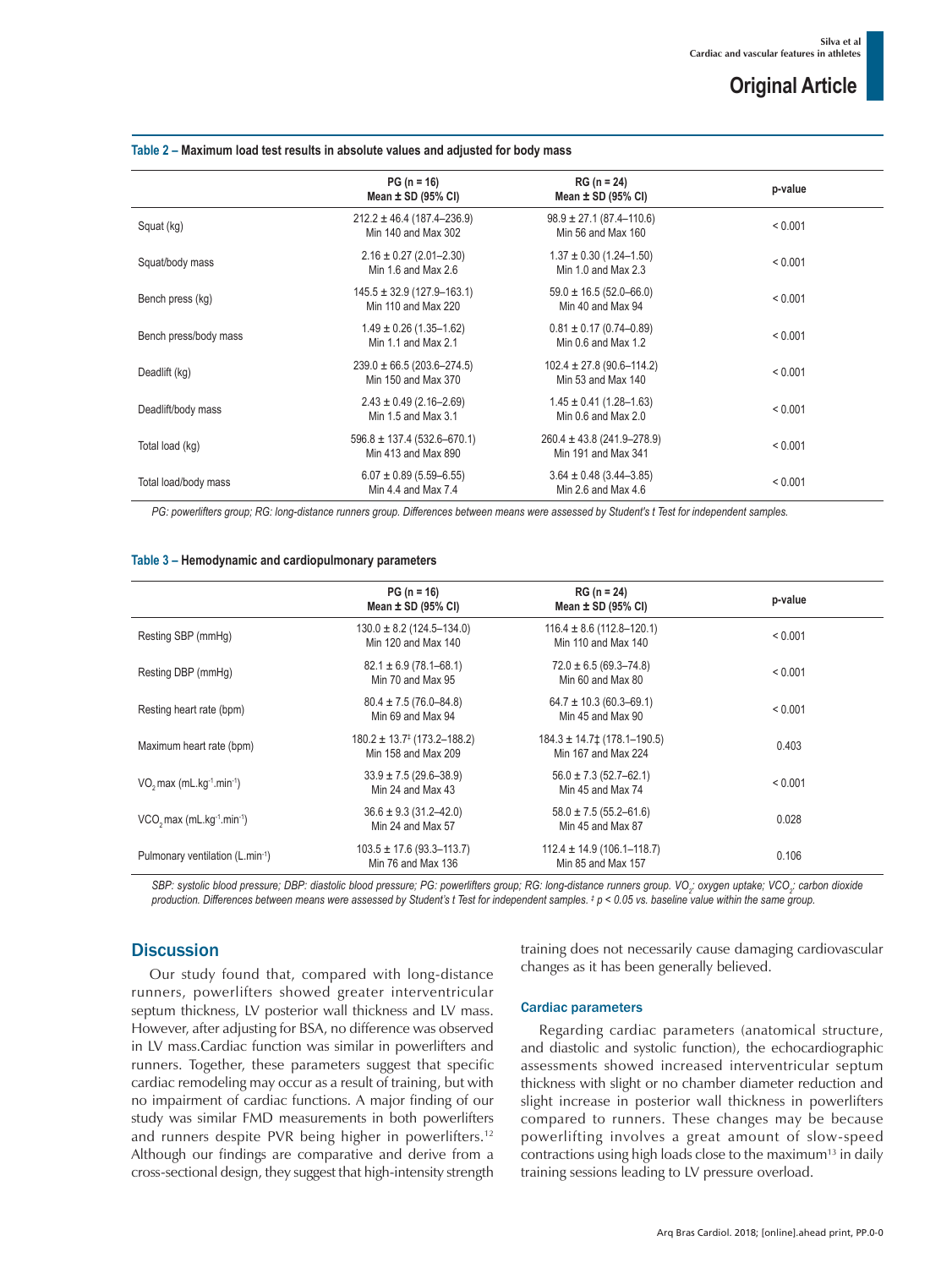#### **Table 4 – Echocardiographic parameters**

|                                           | $PG (n = 16)$<br>Mean $\pm$ SD (95% CI)                | RG (n = 24)<br>Mean $\pm$ SD (95% CI)                 | p-value |
|-------------------------------------------|--------------------------------------------------------|-------------------------------------------------------|---------|
| <b>Anatomical structures</b>              |                                                        |                                                       |         |
| Aorta diameter (mm)                       | $31.3 \pm 3 (29.7 - 32.9)$<br>Min 25 and Max 36        | $32.0 \pm 2.7 (30.8 - 33.2)$<br>Min 29 and Max 38     | 0.410   |
| LA diameter (mm)                          | $36.0 \pm 2.5 (34.6 - 37.3)$<br>Min 30 and Max 39      | $35.6 \pm 2 (34.7 - 36.5)$<br>Min 32 and Max 39       | 0.632   |
| RV diameter (mm)                          | $20.3 \pm 1.2$ (19.6–20.9)<br>Min 18 and Max 22        | $20.5 \pm 2(19.6 - 21.4)$<br>Min 16 and Max 25        | 0.689   |
| LV end-systolic diameter (mm)             | $30.7 \pm 3.9$ (28.6-32.8)<br>Min 23 and Max 37        | $30.2 \pm 2.9$ (28.9–31.5)<br>Min 25 and Max 36       | 0.671   |
| LV end-diastolic diameter (mm)            | $53.4 \pm 3.3$ (51.5-55.3)<br>Min 45 and Max 60        | $53.7 \pm 3.3$ (52.2-55.2)<br>Min 45 and Max 57       | 0.770   |
| Interventricular septum thickness (mm)    | $12.0 \pm 1.0$ (10.6-12.3)<br>Min 10 and Max 14        | $9.6 \pm 0.4$ (9.4–9.9)<br>Min 9 and Max 10           | < 0.001 |
| Ventricular posterior wall thickness (mm) | $10.4 \pm 0.9$ (9.9-10.9)<br>Min 9 and Max 12          | $9.1 \pm 0.5 (8.9 - 9.4)$<br>Min 8 and Max 10         | < 0.001 |
| LV mass $(g)$                             | $282.2 \pm 73.4 (243 - 321.4)$<br>Min 150 and Max 406  | $235.7 \pm 26.0$ (224.2-247.3)<br>Min 179 and Max 276 | < 0.001 |
| LV mass/BSA $(g/m2)$                      | $135.6 \pm 24.9$ (136.1–133.6)<br>Min 90 and Max 173   | $127.8 \pm 16.9$ (120.3-135.4)<br>Min 104 and Max 166 | 0.262   |
| <b>Diastolic function</b>                 |                                                        |                                                       |         |
| End-diastolic volume (mL)                 | $145.0 \pm 18.9$ (134.9-155.1)<br>Min 92 and Max 173   | $138.1 \pm 17.2$ (130.5-145.8)<br>Min 92 and Max 160  | 0.251   |
| Transmitral E-wave velocity               | $0.83 \pm 0.15 (0.75 - 0.90)$<br>Min 0.6 and Max 1.1   | $0.91 \pm 0.15 (0.84 - 0.97)$<br>Min 0.6 and Max 1.3  | 0.124   |
| e' wave                                   | $0.15 \pm 0.03$ (0.13-0.17)<br>Min 0.1 and Max 0.2     | $0.17 \pm 0.34$ (0.15-0.19)<br>Min 0.1 and Max 0.2    | 0.062   |
| E/e' ratio                                | $5.69 \pm 1.05 (5.12 - 6.24)$<br>Min 4.1 and Max 8.0   | $5.56 \pm 1.76$ (4.78-6.34)<br>Min 3.0 and Max 11.8   | 0.808   |
| Transmitral A-wave velocity               | $0.35 \pm 0.03$ (0.33-0.37)<br>Min $0.3$ and Max $0.4$ | $0.38 \pm 0.04$ (0.36-0.40)<br>Min 0.3 and Max 0.5    | 0.047   |
| LA volume (mL)                            | $35.7 \pm 8.5 (31.2 - 40.2)$<br>Min 22 and Max 53      | $43.6 \pm 10.2$ (39.1-48.2)<br>Min 32 and Max 76      | 0.016   |
| LA volume/BSA (mL/m <sup>2</sup> )        | $16.7 \pm 4.1 (14.5 - 18.8)$<br>Min 11 and Max 27      | $23.4 \pm 4.6$ (21.4-25.5)<br>Min 16 and Max 37       | < 0.001 |
| <b>Systolic function</b>                  |                                                        |                                                       |         |
| End-systolic volume (mL)                  | $38.0 \pm 11.2$ (31.9–44)<br>Min 18 and Max 58         | $34.8 \pm 9.3$ (30.6-38.9)<br>Min 22 and Max 54       | 0.348   |
| Ejection fraction (%)                     | $73.0 \pm 4.5 (70.5 - 75.4)$<br>Min 67 and Max 80      | $74.3 \pm 4.6$ (72.3-76.3)<br>Min 65 and Max 86       | 0.383   |
| Ejection fraction by Simpson's rule (%)   | $71.6 \pm 4.8$ (69.1–74.2)<br>Min 62 and Max 79        | $72.7 \pm 5.9$ (70.1–75.4)<br>Min 61 and Max 81       | 0.568   |

*PG: powerlifters group; RG: long-distance runners group; LA: left atrium; RV: right ventricle; LV: left ventricle; BSA: body surface area. Differences between means were assessed using Student's t Test for independent samples.*

As for the cutoff values, several studies with high-performance athletes have used to determine pathological hypertrophy cutoff values of 12-13 mm for maximum interventricular septum thickness and 55-60 mm for end-diastolic dimension, as described below.Whyte (2004) examined 306British elite male athletes (judo,  $n = 22$ ; skiing,  $n = 10$ ; pole vault,  $n = 10$ ; kayak,  $n = 11$ ; rowing,  $n = 17$ ; cycling,  $n = 11$ ; power lifters,  $n = 29$ ; triathlon,  $n = 51$ ; modern pentathlon,  $n = 22$ ; middle distance,  $n = 45$ ; rugby,  $n=30$ ; tennis,  $n = 33$ ; swimming,  $n = 19$ ) and found interventricular septum thickness  $> 13$  mm in  $\sim$ 3.0% of them. Riding (2012) examined 836 athletes (soccer,  $n = 586$ ; basketball,  $n = 75$ ; volleyball,  $n = 41$ and handball,  $n = 35$ ) and found interventricular septum thickness > 12 mm and typical features of concentric left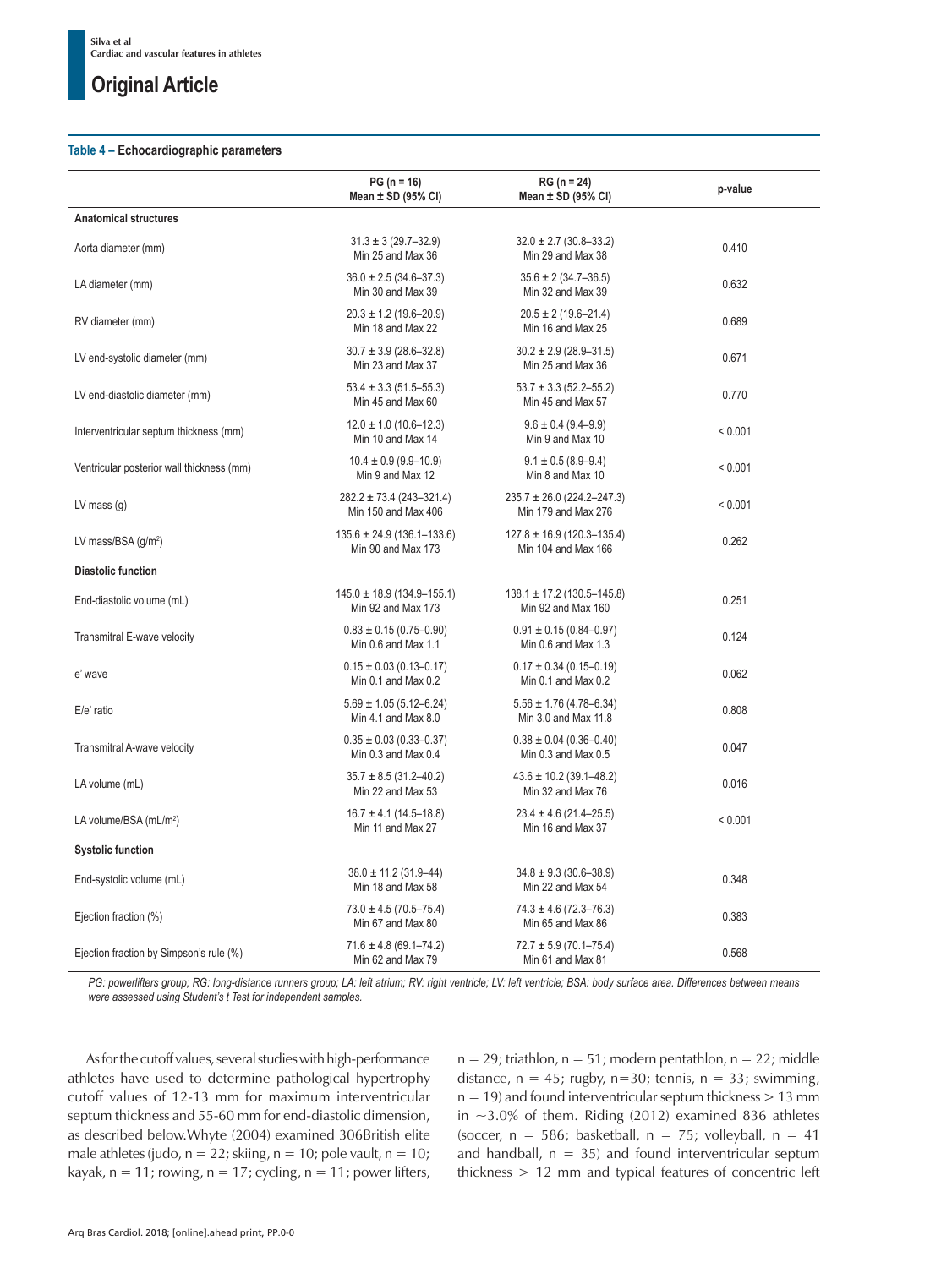

**Figure 1 –** *Flow-mediated dilation measurements and peripheral vascular resistance. PG: powerlifters group, RG: long-distance runners group. The differences were assessed by Student's t Test for independent samples.*

| Table 5 – Pearson linear correlation coefficients between training parameters and echocardiographic /cardiopulmonary variables (PG = 16) |  |  |
|------------------------------------------------------------------------------------------------------------------------------------------|--|--|
|                                                                                                                                          |  |  |

|                                                      | Total load (kg)    | Duration of strength<br>training (years) | Weekly duration of<br>training (days) | Daily duration of<br>training (min/day) |
|------------------------------------------------------|--------------------|------------------------------------------|---------------------------------------|-----------------------------------------|
| Interventricular septum thickness (mm)               | $0.733^{+}$        | 0.411                                    | 0.286                                 | 0.212                                   |
| Posterior ventricular wall thickness (mm)            | 0.680 <sup>†</sup> | 0.365                                    | 0.274                                 | 0.225                                   |
| LV mass $(q)$                                        | 0.689 <sup>†</sup> | 0.407                                    | 0.213                                 | 0.248                                   |
| Resting heart rate (bpm)                             | 0.706              | 0.505                                    | $-0.149$                              | 0.201                                   |
| Baseline SBP (mmHq)                                  | 0.029              | 0.377                                    | 0.258                                 | 0.453                                   |
| Baseline DBP (mmHq)                                  | 0.490              | $0.762$ <sup>t</sup>                     | $0.581*$                              | 0.151                                   |
| $VO, max (mL.kg-1.min-1)$                            | $-0.459$           | $-0.093$                                 | 0.048                                 | 0.135                                   |
| $VCO2$ max (mL.kg <sup>-1</sup> .min <sup>-1</sup> ) | $-0.623*$          | $-0.133$                                 | $-0.051$                              | $-0.022$                                |

*PG: powerlifters group; 1-RM: one-repetition maximum test; LV: left ventricle, SBP: systolic blood pressure; DBP: diastolic blood pressure; VO2 : oxygen uptake; VCO2 : carbon dioxide production. Significance level † p < 0.001 and \* p < 0.05.*

ventricular hypertrophy in ~2.0%. Pelliccia (1999) examined 1,309 Italian elite athletes engaged in different sporting disciplines (soccer,  $n = 119$ ; gymnastics,  $n = 87$ ; rowing,  $n = 80$ ; tennis,  $n = 64$ ; basketball,  $n = 62$ ; track and field,  $n = 59$ ; alpine skiing,  $n = 59$ ; shooting,  $n = 57$ ; handball,  $n = 56$ ; cycling,  $n = 49$ ; water polo,  $n=43$ ; ice hockey,  $n = 42$ ; cross-country skiing,  $n = 41$ ; canoeing,  $n = 39$ ; rugby,  $n = 39$ ; skating,  $n = 36$ ; fencing,  $n = 35$ ; yachting,  $n = 33$ ; swimming,  $n = 29$ ; equestrian sports,  $n = 24$ ; karate,  $n = 24$ ; volleyball,  $n = 21$ ; bobsledding,  $n = 17$ ; boxing,  $n = 15$ ; wrestling,  $n = 14$ ; judo,  $n = 13$ ; luge,  $n = 13$ ; field hockey,  $n = 13$ ; table tennis,  $n = 11$ ; pentathlon,  $n = 7$ ; weight-lifting,  $n = 7$ ; golfing,  $n = 6$ ; baseball,  $n=5$ ; triathlon,  $n = 3$ ; motor-racing,  $n = 3$ ; body-building,  $n=3$ ; other modalities  $n = 72$ ) and found interventricular septum thickness  $> 13$  mm in 1.1% of them. Moreover, they also found that 45% and 14% of the athletes studied exhibited end-diastolic dimension  $>$  55 mm and  $>$  60 mm, respectively. Thus, if we use these cutoffs, despite some anatomical cardiac changes, none of the study participants showed cardiac dimensions consistent with pathological hypertrophy. However, it is important to note a strong correlation between weight loads lifted in the squat and total load and cardiac dimensions including septum thickness, posterior wall thickness, and LV mass. Yet again, a possible explanation is that powerlifting involves a great amount of slow-speed contractions using high loads close to the maximum leading to a pressure overload.<sup>9-17</sup>

With regard to LV mass, Gardin et al.,<sup>18</sup> reported values of 225 g and 115 g/m² adjusted by BSA in individuals chronically exposed to pressure overload. LV mass was also measured in our study and we found values of 282 g and 135  $g/m^2$  among powerlifters. Interestingly, runners also showed high LV mass (236 g and 128  $g/m^2$  adjusted by BSA). Regardless of the training modality, cardiac remodeling occurred in response to exercise training in both groups. Though still controversial, echocardiographic measurements indexed to BSA allow to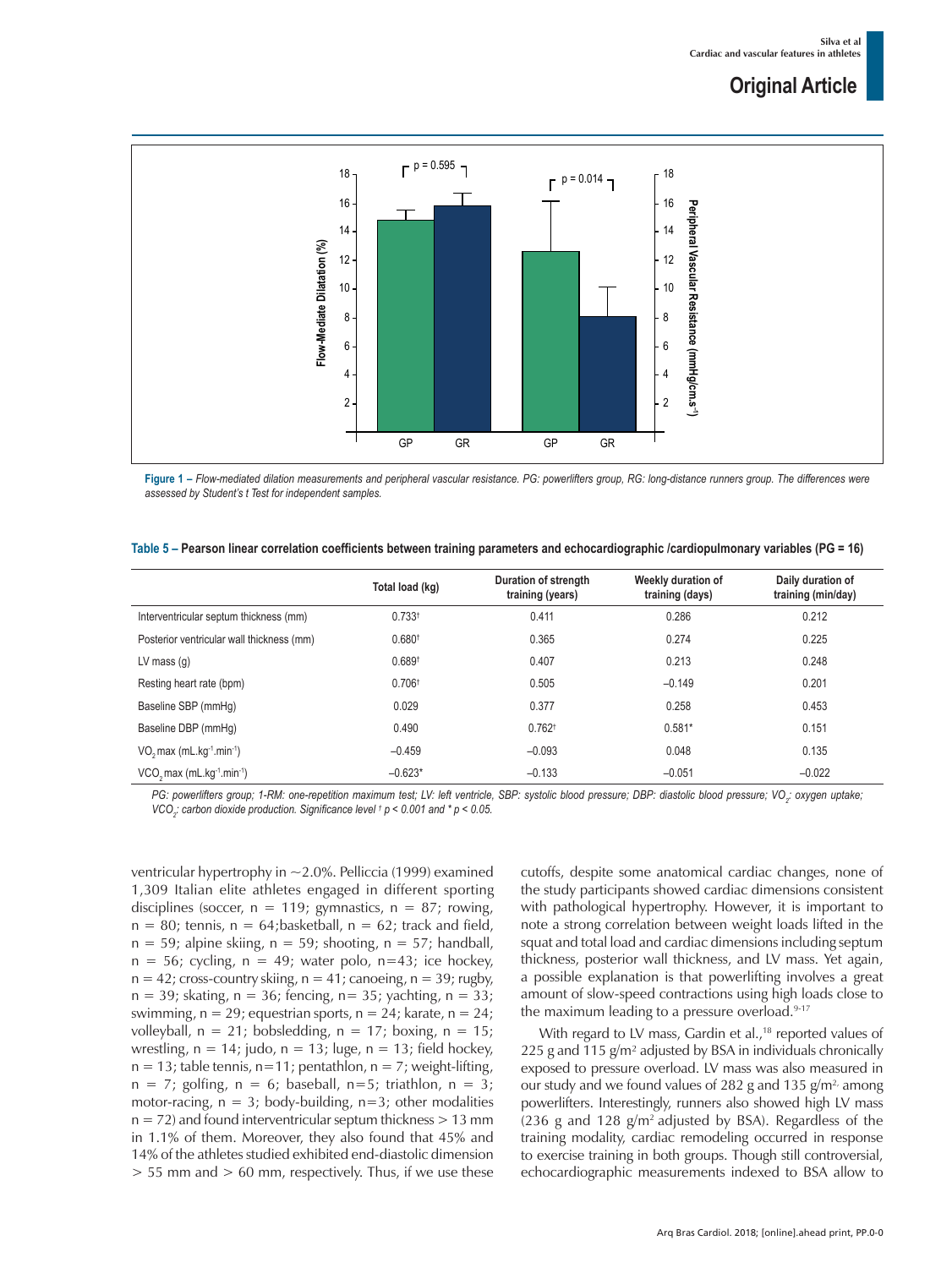#### **Table 6 – Pearson linear correlation coefficients between training parameters and echocardiographic variables (RG = 24)**

|                                           | VO <sub>2</sub> max<br>$(mL.kg-1.min-1)$ | VCO <sub>2</sub> max<br>$(mL.kg-1.min-1)$ | Pulmonary<br>ventilation<br>$(L.min-1)$ | Duration of strength<br>training (years) | Weekly duration<br>of training (days) | Daily duration of<br>training (min/day) |
|-------------------------------------------|------------------------------------------|-------------------------------------------|-----------------------------------------|------------------------------------------|---------------------------------------|-----------------------------------------|
| Interventricular septum thickness (mm)    | $-0.640*$                                | 0.362                                     | 0.303                                   | $-0.630*$                                | 0.150                                 | 0.136                                   |
| Posterior ventricular wall thickness (mm) | 0.001                                    | $-0.016$                                  | 0.209                                   | 0.260                                    | $-0.139$                              | 0.032                                   |
| LV mass $(q)$                             | $-0.140$                                 | $-0.137$                                  | $-0.015$                                | $-0.110$                                 | $-0.248$                              | $-0.100$                                |
| Resting heart rate (bpm)                  | $-0.650*$                                | $-0.550$                                  | $-0.414$                                | $-0.659*$                                | $-0.163$                              | $-0.244$                                |
| Baseline SBP (mmHq)                       | 0.177                                    | 0.311                                     | 0.341                                   | $-0.074$                                 | $-0.023$                              | $-0.212$                                |
| Baseline DBP (mmHq)                       | 0.183                                    | 0.279                                     | 0.258                                   | 0.701                                    | 0.254                                 | $-0.101$                                |

 ${\sf RG}$ : long-distance runners group; LV: left ventricle; SBP: systolic blood pressure; DBP: diastolic blood pressure; VO<sub>2</sub>: oxygen uptake, VCO<sub>2</sub>: carbon dioxide production. *Significance level \* p < 0.05.*

**Table 7 – Pearson linear correlation coefficients between training parameters and brachial artery flow-mediated dilation measurements**

|         | Squat (kg)  |       | Bench<br>press (kg) |       | Deadlift (kg)        |           | VO <sub>2</sub> max (mL.<br>$kg^{-1}$ .min $^{-1}$ ) |           | <b>Resting heart</b><br>rate (bpm) |           | <b>Duration</b><br>of strength<br>training (years) |       | Weekly<br>duration of | training (days) | Daily duration<br>of training (min/<br>day) |           |
|---------|-------------|-------|---------------------|-------|----------------------|-----------|------------------------------------------------------|-----------|------------------------------------|-----------|----------------------------------------------------|-------|-----------------------|-----------------|---------------------------------------------|-----------|
|         | PG          | RG.   | <b>PG</b>           | RG    | PG                   | <b>RG</b> | PG                                                   | <b>RG</b> | PG                                 | <b>RG</b> | PG                                                 | RG    | PG                    | <b>RG</b>       | PG                                          | <b>RG</b> |
| FMD (%) | $0.710^{+}$ | 0.351 | 0.242               | 0.165 | $0.654$ <sup>t</sup> | $-0.383$  | 0.073                                                | $-0.349$  | 0.489                              | $-0.107$  | $0.688*$                                           | 0.165 | 0.491                 | $-0.123$        | $0.770^{+}$                                 | $-0.079$  |

PG: powerlifters group; RG: long-distance runners group; FMD: flow-mediated dilation. Significance level † p < 0.001, \* p < 0.05.

comparing individuals of different body sizes. BSA is affected by fat mass, and fat mass is neither correlated with nor predicts LV mass.19 An alternative approach is to adjust echocardiographic parameters for lean mass. However, accurate measurements are not widely available and substitute methods such as skin-fold thickness measurements are relatively inaccurate.<sup>20,21</sup>

Diastolic function assessment in the study revealed consistently normal values in long-distance runners.<sup>22</sup> In contrast, lower LA volume and transmitral A-wave velocity measures were found in powerlifters although these values were within normal limits. The difference of LA volume measures between both groups was  $\sim$ 22%, and it was even more pronounced after adjustment for BSA  $(-40\%).$ D'Andrea et al.,<sup>23</sup> and coworkers have assessed LA volume and BSA-indexed LA volume in 350 endurance athletes and 245 strength athletes.<sup>23</sup> For BSA-indexed measures, these authors defined values between 29 and 33 mL/m² as mild LA enlargement and values greater than 33 mL/m<sup>2</sup> as moderate LA enlargement. Thus, our results were all below the cutoff values set in D'Andrea et al.,<sup>23</sup> As for LV systolic function assessed through estimates of ejection fraction and ejection fraction calculated by Simpson's rule, the echocardiographic assessment showed values within the normal range in all cases.

#### Blood pressure

The association of aerobic training with lower resting blood pressure is well established.<sup>24,25</sup> But a growing body of evidence shows that strength training can have a similar effect on blood pressure,<sup>26</sup> though there is not yet a consensus in the literature.<sup>27</sup> However, high-intensity strength training has been reported to negatively affect blood pressure. A meta-analysis showed that training modalities that basically consist of strength training (powerlifting*,* bodybuilding, and Olympic weightlifting) are associated with a higher risk of high blood pressure with mean SBP of 131.3  $\pm$  5.3 mmHg and mean DBP of 77.3  $\pm$  1.4 mmHg.<sup>28</sup> These values are consistent with those found in our study (SBP 130.0  $\pm$  8.2 and DBP  $82.1 \pm 6.9$  mmHg).

#### Vascular function

FMD measurements were similar in both powerlifters and runners. This is an interesting finding given that these two training modalities have different biomechanical and metabolic characteristics. Exercise training has been shown as an effective means for the improvement of endotheliumdependent vasodilation capacity.29 Among high-performance athletes, long-distance runners with above average normal cardiac function show lower arterial stiffness, lower oxidative stress, and increased endothelium-dependent dilation<sup>30</sup> capacity when compared to sedentary individuals of the same age.<sup>31</sup> These data suggest that outstanding cardiac performance in athletes may be associated with improved vascular function induced by aerobic exercise training.

It is well known that aerobic exercise improves endothelial function by producing increased shear stress on the vessel walls during exercise.<sup>32</sup> Yet, it has been suggested that strength training can increase hemodynamic stress due to the mechanical compression of blood vessels during active movements together with excessive vascular tension produced during strength exercises.7 Thus, we can speculate that high-intensity strength training could acutely affect endothelium-dependent vasodilation and lead to permanent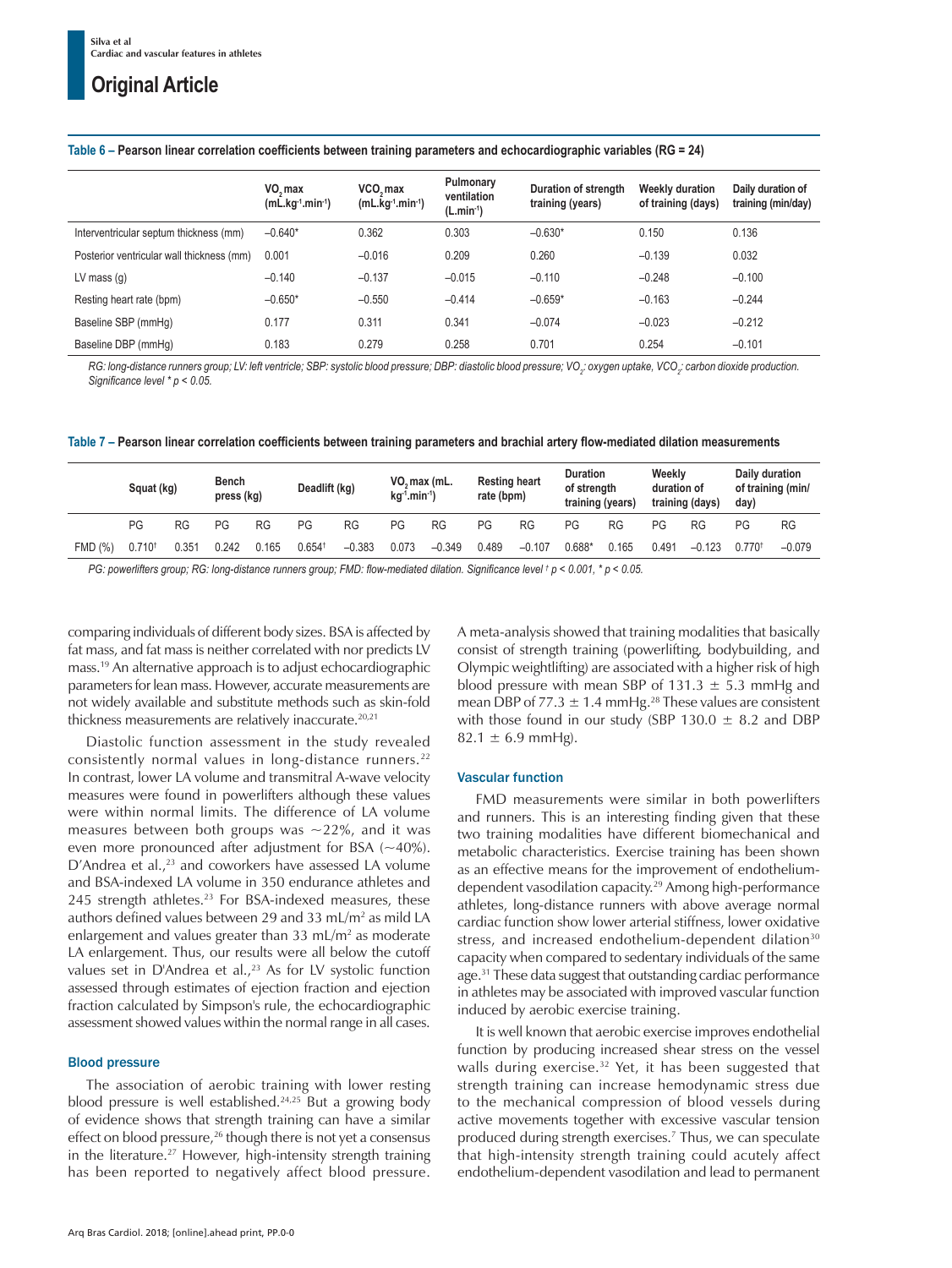damage in the long run. In this regard, impaired vascular function has been demonstrated in strength athletes, though it appears to be related to the use of anabolic agents rather than an effect of training.33,34

Heffernan et al. found increased forearm reactive hyperemia in healthy young individuals after 6-month strength training.35 The most likely explanation for increased endothelium-dependent dilation in strength training is the assumption of the mechanical compression of resistance vessel walls during exercise, followed by blood flow release after cessation of exercise, producing a sharp increase in vessel wall shear stress.36 Although training modalities involve different stimuli (running training: increased continuous blood flow; strength training: intermittent compression of the muscles and restoring blood flow) they ultimately produce the same effects on vessel wall shear stress.

It is important to note that, despite increased blood pressure levels and greater posterior wall thickness and LV mass found in our study among powerlifters, they showed no cardiac and endothelial function impairment when compared to runners and all the parameters were above average. Therefore, high blood pressure found in powerlifters seems to be related to increased PVR rather than endothelial function impairment.

#### Study strengths and limitations

The key strengths of our study are the use of a homogeneous sample (within each group) and that all echocardiographic images were assessed by two independent examiners, one of them blinded. However, our data should be interpreted with caution due to some limitations including the small sample size (due to recruitment challenges as anabolic steroid use is common among powerlifters and few met our inclusion criteria), and the challenge of recruiting a sample of untrained healthy subjects; however, all parameters evaluated were compared with those findings of other studies and/or current guidelines.

## **Conclusion**

Our study showed that cardiac remodeling seems dependent on training modalities and not on structural difference, as in BSA-indexed LV mass in both powerlifters and long-distance runners. Systolic and diastolic functions were preserved in both modalities. Powerlifters showed

## **References**

- 1. Maron BJ, Pelliccia A. The heart of trained athletes: cardiac remodeling and the risks of sports, including sudden death. Circulation. 2006;114(15):1633-44.
- 2. McCann GP, Muir DF, Hillis WS. Athletic left ventricular hypertrophy: longterm studies are required. Eur Heart J.2000;21(5):351-3.
- 3. Goto C, Nishioka K, Umemura T, Jitsuiki D, Sakagutchi A, Kawamura M, et al. Acute moderate-intensity exercise induces vasodilation through an increase in nitric oxide bioavailiability in humans. Am J Hypertens.2007;20(8):825-30.
- 4. Tanaka LY, Bechara LR, dos Santos AM, Jordao CP, de Sousa LG, Bartholomeu T, et al. Exercise improves endothelial function: a local analysis of production of nitric oxide and reactive oxygen species. Nitric Oxide.2015 Feb 15;45:7-14.

higher resting blood pressure, which can be explained by increased PVR. However, FMD measurements were similar in both groups studied and were well above average. Although our findings are comparative in nature and derive from a cross-sectional design, it is possible to speculate that high-intensity strength training for a significant number of years ( $\sim$ 5 years or more) may be associated to borderline structural cardiac changes, though they are not accompanied by reduced cardiac function.

## Author contributions

Conception and design of the research: Silva DV, Lehnen AM; Acquisition of data, Analysis and interpretation of the data, Statistical analysis and Writing of the manuscript: Silva DV, Waclawovsky G, Kramer AB, Stein C, Eibel B, Grezzana GB, Schaun MI, Lehnen AM; Obtaining financing: Waclawovsky G, Lehnen AM; Critical revision of the manuscript for intellectual content: Waclawovsky G, Eibel B, Grezzana GB, Schaun MI, Lehnen AM.

## **Potential Conflict of Interest**

No potential conflict of interest relevant to this article was reported.

## **Sources of Funding**

There were no external funding sources for this study.

## **Study Association**

This article is part of the thesis of master submitted Diego Vidaletti Silva, from Instituto de Cardiologia - Fundação Universitária de Cardiologia (IC/FUC).

#### **Ethics approval and consent to participate**

This study was approved by the Ethics Committee of the Instituto de Cardiologia do RS / Fundação Universitária de Cardiologia under the protocol number #417492. All the procedures in this study were in accordance with the 1975 Helsinki Declaration, updated in 2013. Informed consent was obtained from all participants included in the study.

- 5. Heinonen I, Saltin B, Kemppainen J, Sipila HT, Oikonen V, Nuutila P. et al. Skeletal muscle blood flow and oxygen uptake at rest and during exercise in humans: a pet study with nitric oxide and cyclooxygenase inhibition. Am J Physiol Heart Circ Physiol. 2011;300(4):H1510-7.
- 6. Guindani G, Umpierre D, Grigoletti SS, Vaz M, Stein R, Ribeiro JP. Blunted local but preserved remote vascular responses after resistance exercise in chronic heart failure. Eur J Prev Cardiol.2012;19(5):972-82.
- 7. MacDougall JD, Tuxen D, Sale DG, Moroz JR, Sutton JR. Arterial blood pressure response to heavy resistance exercise. J Appl Physiol.1985;58(3):785-90.
- 8. Lalande S, Baldi JC. Left ventricular mass in elite olympic weight lifters. Am J Cardiol.2007;100(7):1177-80.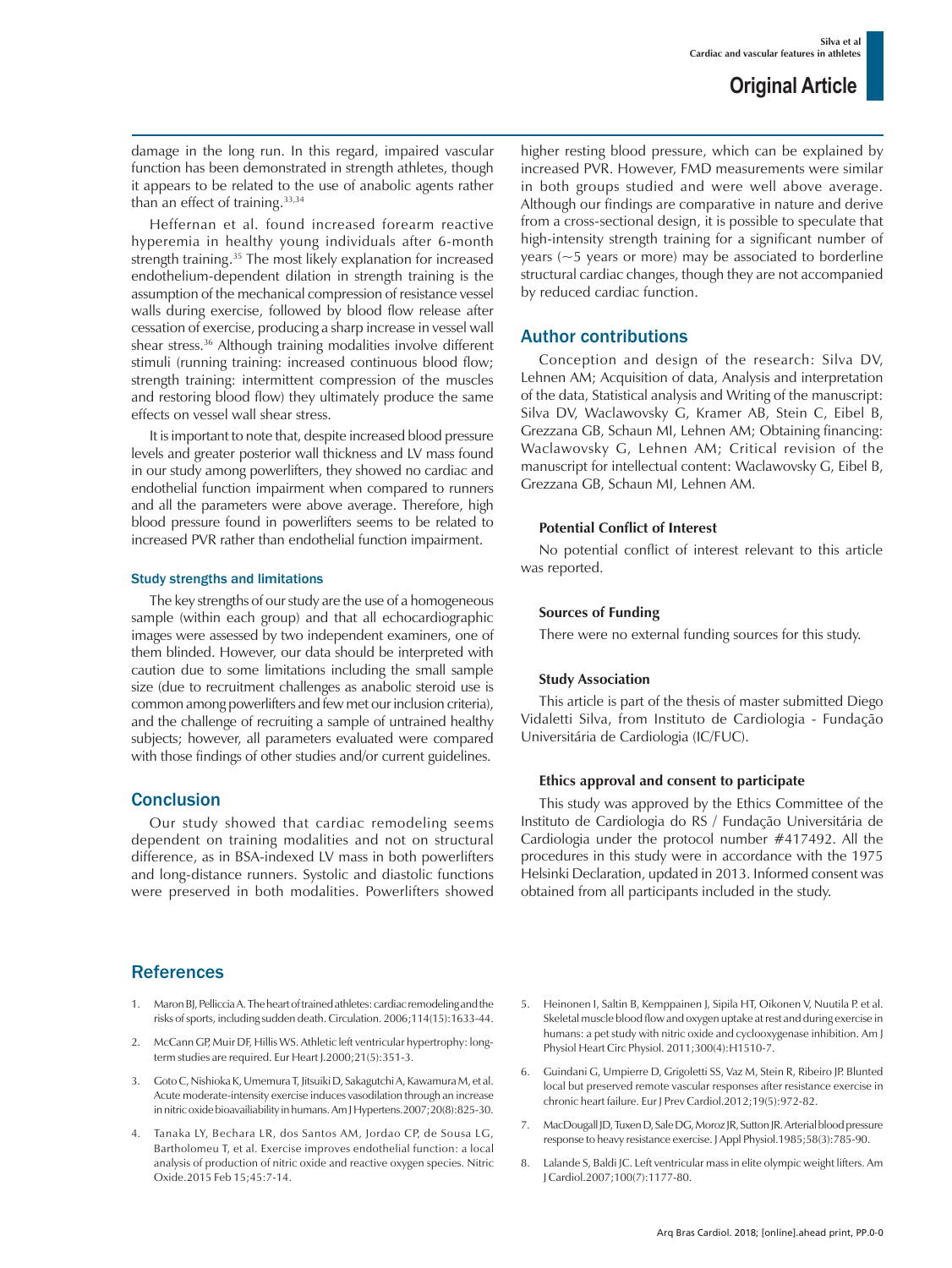#### **Silva et al Cardiac and vascular features in athletes**

## **Original Article**

- 9. Haykowsky MJ, Dressendorfer R, Taylor D, Mandic S, Humen D. Resistance training and cardiac hypertrophy: unravelling the training effect. Sports Med. 2002;32(13):837-49.
- 10. DuBois D, DuBois EF. A formula to estimate the approximate surface area if height and weight be known. Arch Intern Med. 1916;17:862-71.
- 11. Corretti MC, Anderson TJ, Benjamin EJ, Celermajer D, Charbonneau F, Creager MA, et al. Guidelines for the ultrasound assessment of endothelial-dependent flow-mediated vasodilation of the brachial artery: a report of the International Brachial Artery Reactivity Task Force. J Am Coll Cardiol. 2002;39(2):257-65.
- 12. Lombardi VP. *Beggining weight training: the safe and effective way*. Dubuqye: Dubuqye/Brown; 1989.
- 13. Hill AV. The heat of shortening and the dynamic constants of muscle. Proceedings of the Royal Society B- Biological Sciences. 1938;126:136-95.
- 14. Whyte GP, George K, Sharma S, Firoozi S, Stephens N, Senior R, et al. The upper limit of physiological cardiac hypertrophy in elite male and female athletes: the British experience. Eur J Appl Physiol. 2004;92(4-5):592-7.
- 15. Riding NR, Salah O, Sharma S, Carre F, O'Hanlon R, George KP, et al. Do big athletes have big hearts? Impact of extreme anthropometry upon cardiac hypertrophy in professional male athletes. Br J Sport Med. 2012;46( Suppl 1):i90-7.
- 16. Pelliccia A, Culasso F, Di Paolo FM, Maron BJ. Physiologic left ventricular cavity dilatation in elite athletes. Ann Intern Med. 1999;130(1):23-31.
- 17. Pluim BM, Zwinderman AH, van der Laarse A, van der Wall EE. The athlete's heart. A meta-analysis of cardiac structure and function. Circulation. 2000;101(3):336-44.
- 18. Gardin JM, Arnold A, Gottdiener JS, Wong ND, Fried LP, Klopfenstein HS, et al. Left ventricular mass in the elderly. The Cardiovascular Health Study. Hypertension. 1997;29(5):1095-103.
- 19. Whalley GA, Gamble GD, Doughty RN, Culpan A, Plank L, MacMahon S, et al. Left ventricular mass correlates with fat-free mass but not fat mass in adults. J Hypertens. 1999;17(4):569-74.
- 20. Di Paolo FM, Schmied C, Zerguini YA, Junge A, Quattrini F, Culasso F, et al. The athlete's heart in adolescent Africans: an electrocardiographic and echocardiographic study. J Am Coll Cardiol. 2012;59(11):1029-36.
- 21. Kasikcioglu E, Akhan H. Echocardiographic limits of left ventricular remodeling in athletes. J Am Coll Cardiol. 2004;44(2):469-70.
- 22. Pelliccia A, Di Paolo FM, Maron BJ. The athlete's heart: remodeling, electrocardiogram and preparticipation screening. Cardiol Rev.2002;10(2):85-90.
- 23. D'Andrea A, Riegler L, Cocchia R, Scarafile R, Salerno G, Gravino R, et al. Left atrial volume index in highly trained athletes. Am Heartt J. 2010;159(6):1155-61.
- 24. Mancia G, Fagard R, Narkiewicz K, Redon J, Zanchetti A, Bohm M, et al. 2013 ESH/ESC guidelines for the management of arterial hypertension: the Task Force for the Management of Arterial Hypertension of the European Society of Hypertension (ESH) and of the European Society of Cardiology (ESC). Eur Heart J. 2013;34(28):2159-219.
- 25. Pescatello LS, Franklin BA, Fagard R, Farquhar WB, Kelley GA, Ray CA et al. American College of Sports Medicine position stand. Exercise and hypertension. Med Sci Sports Exerc. 2004;36(3):533-53.
- 26. Cornelissen VA, Fagard RH. Effect of resistance training on resting blood pressure: a meta-analysis of randomized controlled trials. J Hypertens. 2005;23(2):251-9.
- 27. Cornelissen VA, Smart NA. Exercise training for blood pressure: a systematic review and meta-analysis. J Am Heart Assoc. 2013;2(1):e004473.
- 28. Berge HM, Isern CB, Berge E. Blood pressure and hypertension in athletes: a systematic review. Br J Sports Med. 2015;49(11):716-23.
- 29. Higashi Y, Sasaki S, Kurisu S, Yoshimizu A, Sasaki N, Matsuura H, et al. Regular aerobic exercise augments endothelium-dependent vascular relaxation in normotensive as well as hypertensive subjects: role of endothelium-derived nitric oxide. Circulation. 1999;100(11):1194-202.
- 30. Umpierre D, Stein R. Hemodynamic and vascular effects of resistance training: implications for cardiovascular disease. Arq Bras Cardiol. 2007;89(4):256-62.
- 31. Florescu M, Stoicescu C, Magda S, Petcu I, Radu M, Palombo C, et al. "Supranormal" cardiac function in athletes related to better arterial and endothelial function. Echocardiography. 2010;27(6):659-67.
- 32. Thijssen DH, Dawson EA, Black MA, Hopman MT, Cable NT, Green DJ. Brachial artery blood flow responses to different modalities of lower limb exercise. Med Sci Sports Exerc. 2009;41(5):1072-9.
- 33. Lane HA, Grace F, Smith JC, Morris K, Cockcroft J, Scanlon MF, et al. Impaired vasoreactivity in bodybuilders using androgenic anabolic steroids. Eur J Clin Invest. 2006;36(7):483-8.
- 34. Severo CB, Ribeiro JP, Umpierre D, Da Silveira AD, Padilha MC, De Aquino Neto FR, et al. Increased atherothrombotic markers and endothelial dysfunction in steroid users. Eur J Prev Cardiol.2013;20(2):195-201.
- 35. Heffernan KS, Fahs CA, Iwamoto GA, Jae SY, Wilund KR, Woods JA, et al. Resistance exercise training reduces central blood pressure and improves microvascular function in African American and white men. Atherosclerosis. 2009;207(1):220-6.
- 36. Tinken TM, Thijssen DH, Hopkins N, Dawson EA, Cable NT, Green DJ. Shear stress mediates endothelial adaptations to exercise training in humans. Hypertension.2010;55(2):312-8.